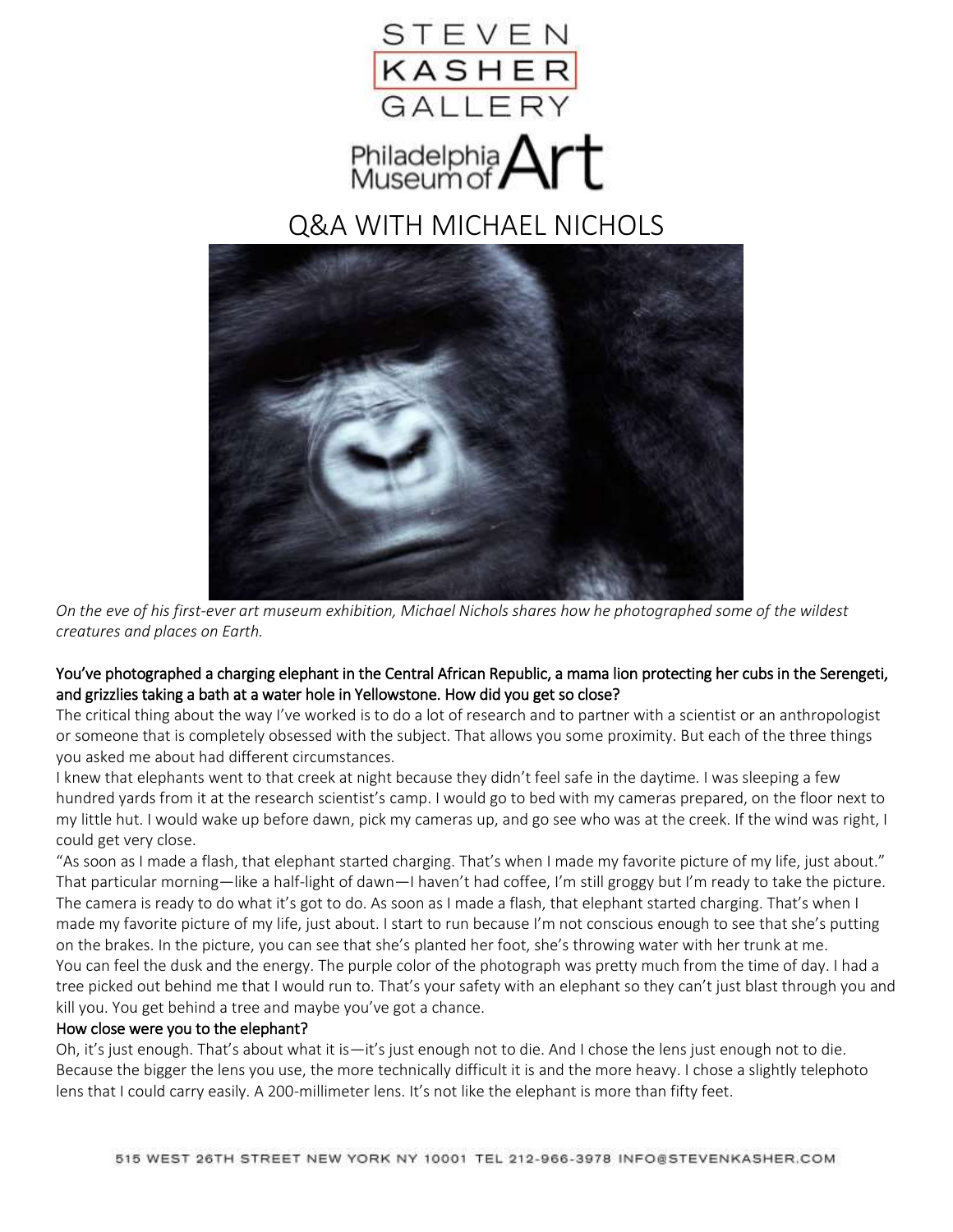

## Your approach with lions was different?

The lions were comfortable with me being in the car. You find them while they're still asleep in the daytime. You move to a distance that's very respectful, sit there for fifteen minutes, then move a little closer. You get closer until you're at the area where you want to work, but that's not nearly as close as you need for the kind of photographs that I was making. We would put the robot camera out the other side of the car away from the lions, drive it around the car and right up to the pride, and then let it go to sleep. And they would go like, "Well, it didn't do anything to us yesterday," and go back to sleep.

One thing I never wanted in my photographs, after a certain period of time, was I didn't want the subject to be about me. That elephant charging, that's all about me but that was early. I didn't want the lions interacting with me in any way. That's called habituation. Habituation is always to a certain distance that the animal is comfortable with. And the distance is usually a distance that's healthy for the animal.

There are all kinds of ways to get close and you use research and science ahead of you. Technology can help but you've got to really know your subject. By the time I got to lions, I knew that this is the king of the beasts, it's not going to care about a robot. That's exactly what it turned out to be.

"A biologist says to me, 'There are four big trails leading to this pool in the middle of nowhere. I think it's a place that bears like to go to. Let's find out.'"

## And the bears at the water hole?

The bears never saw anybody. The camera was there for two seasons during the months that we knew the bears would use that pool. The first bear that came over to the camera knocked it down. That's what we dealt with for a long time. I talked to the biologist and we both agreed: let's let them do that and they'll get bored with it. That's how we ended up with a camera down at the edge of the pool that got the mother and cubs. All I'm after really is a still photograph that "ties a room together" or resonates. A mother and two cubs—grizzly—and she's swimming right in front of the lens.

### Did the bears set off a motion sensor on the camera?

The only time a human was there was to fix the cameras, reload them, check them, clean them after the bears had knocked them over. Three people at a time. They had to have bear spray and report when they were going and when they were coming out. It was serious because grizzly bears are dangerous. That's the concept of me not being there, and that's the most ultimate of that genre because no one's ever there. The camera was a complete stranger as well.

# In 1990 you partnered with scientist J. Michael Fay on a project about a vast, largely uninhabited corridor in Central Africa. It resulted in the book The Last Place on Earth. What was the goal?

Fay's Megatransect was 1990 to 2000. The physical part was 456 days. We planned it for two years. He was like, "It's unbroken forest and we're going to make that into a national park and I'm going to walk it." In the part of Africa that we worked, there are no cars, there are no roads. It's all done on foot. Animals are all much, much more frightened by legs. They can get totally habituated to wheels, to you being in a tree, to you being on top of an elephant. But what animals get when they see two legs is "human." And that means fear.

He literally documented every single tree that was along his path, every leopard footprint, every gorilla dung, gorilla footprints. When you do a transect, that's how you get population dynamics.

### Any unexpected outcomes?

The Megatransect was published as three articles and Mike was still walking. I got really sick after the first leg and was in bed for three months with hepatitis. But the world started following it, and then after it was over we realized that we could make a parks system. We continued publishing. We just kept pounding it and somewhere in that process he showed my photographs to the president of Gabon in a hotel in New York City. The president—president for life—says, "These things are in my country? Make the parks. Draw up the boundaries, and I'll sign the decree." You could only get that from a dictator, by the way.